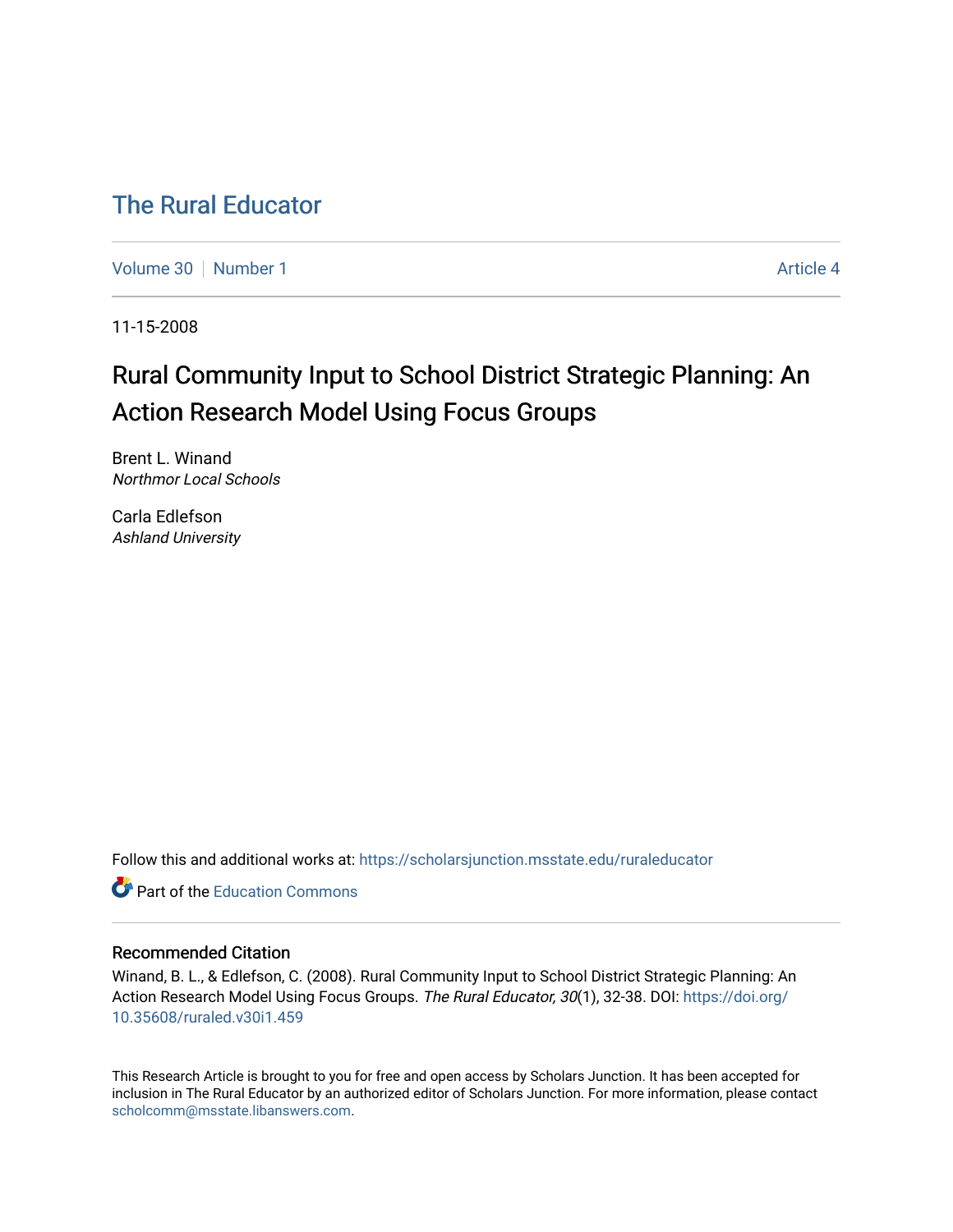### **Rural Community Input to School District Strategic Planning: An Action Research Model Using Focus Groups**

#### **Brent L. Winand**

*Northmor Local Schools* 

#### **Carla Edlefson**

*Ashland University* 

 *A rural superintendent used action research principles in conducting a series of focus groups with community members, students, and staff. The focus group data informed strategic planning. At the end of a carefully designed process, district administrators found more agreement among residents than they had expected. Community members were grateful for the opportunity to participate, and the district's strategic plan contained important goals that would not have been recognized without community input. Administrators believed conducting the focus groups themselves brought more benefit than if they had hired a consultant, because of the interaction with community members. The result was a model that could be used by other rural superintendents.*

Many school districts lack a means to provide meaningful two-way communication opportunities with their communities. Rural school districts, in particular, face communication obstacles. Fassig (1987) suggested that what schools often refer to as communication with their communities is actually one-sided propaganda. The purpose of this research was to provide a case study assessment of a methodology for gathering perceptions from community members in a rural school district and to provide a model that school administrators might apply within their own school districts for strategic planning. The methodological framework was action research, using focus group techniques for data collection. The superintendent of the rural school district was the principal investigator for this study.

 Rural schools and rural communities, although comparatively small and geographically concentrated, often do not have effective means of communicating. The lack of good communication can have a damaging effect on the relationship between a rural school system and the community. Feldman (2003) found that the attitudes and beliefs of rural communities have a direct impact on the local school curriculum and the school's overall success (see also Browne-Ferrigno & Allen, 2006; Jenkins, 2007). The uniqueness of rural community culture requires that school administrators seek direct open communication with the community, so that educational policy and goal setting reflect local values. Feldman's research found that in rural schools the adoption of curriculum and other policy changes could result in extensive community discussion, if not dissatisfaction. Carefully seeking and evaluating local opinions and needs becomes an important role for the school administrator.

 Calabrese, Patterson, Koenigs, Johnson, Neil, S. and Rasmussen (2003), in a qualitative case study of a rural Midwestern community and its schools, found a sense of mutual interdependence that exists between the rural school

and the community. The vision of the school included an understanding of the history and tradition of the community, a vision broad enough to sustain the confidence of the community. The interdependence of the school and community meant that when the rural community thrived, the school had a broader and more reliable tax base and a more involved citizenry. Likewise, when the school system was strong, the community benefited through being able to maintain its population with graduates who could preserve and maintain the community. The significant responsibility of the school administrator in the rural setting is to build and cultivate the relationship between the school and community through communication.

 School community relations in rural schools often take on a very different appearance than they do in larger districts. Gallegher, Bagin, and Kindred (1997) noted that large districts often had teams of school personnel dedicated to community relations. In rural districts the absence of substantial budgets for school community endeavors frequently left the responsibility to be assumed by the superintendent and shared by the district principals. Fassig (1987) found that the smaller the school district and the less likely the school to have a specialist specifically for community relations, the greater the responsibility of the superintendent and the teaching staff to carry out this role.

 This study was conducted in the Cold Spring District (a pseudonym), a small rural district in Ohio, with a student population of approximately 1,350 students in grades kindergarten through twelve. The product of a consolidation of two small village schools in the early 1960s, the district experienced moderate growth during the 1990s, and it was anticipated that a slight increase would continue in the years ahead. The Cold Spring District contained a large agricultural base and a relatively small population base, with little industry or manufacturing. Many district residents worked in neighboring communities. Approximately nine percent of the students enrolled were included within the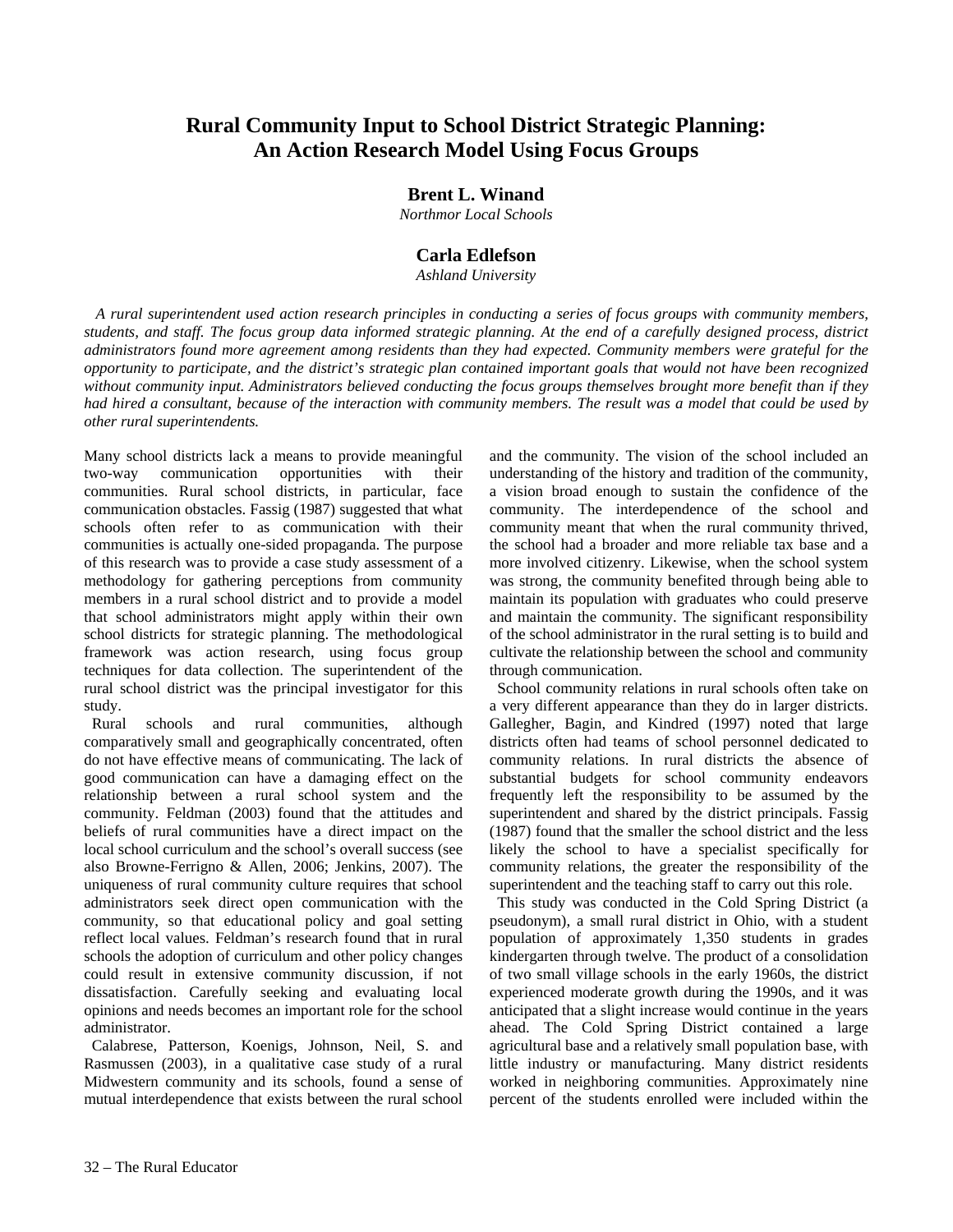Ohio Department of Education's economically disadvantaged category.

 After reviewing state and national polling data reflecting the concerns of communities for their schools, the superintendent still felt a need for information about the perceptions of people living in the Cold Springs District. Therefore, he chose to apply action research methodology to gather insights from the community, construct a strategic plan, and implement the plan's recommendations.

#### **Methodology**

#### *Action Research*

Action research has its basis in the work of Kurt Lewin. Over time the work of Lewin has been modified and added to by Sagor (1992), Calhoun (1994), Wells (1993), and Stringer (1996) among others. All of the models have the common characteristics of establishing an area of focus or identifying a problem area, collecting data which involves the monitoring and observation of the organization under study, analyzing and interpreting the information, and developing a plan of action that is ongoing. In working through the process the researcher is often spiraled back to one of the earlier steps in the model.

 Schools are subject to an ongoing onslaught of new fads and frequently lack evidence to support or refute the newest trend (Kennedy, 1997). The action research model allows the stakeholders in the organization to gather for their own purposes relevant information that describes the existing situation. The stakeholders themselves serve as the central authority responsible for accountability. The information gathered includes the investigators' historical and cultural knowledge of the organization. These data provide specific information that has been often lacking for school leaders. The conclusions that can be drawn from the data are incorporated into a plan of action for improvement.

#### *Focus Groups*

 The Harwood Group (1993) found that people's dialogue among themselves is a crucial element of public engagement. They noted that the public of a given community become actively involved when they can determine when and how to engage a particular topic. It is therefore important that the public school superintendent's method of seeking and gathering data from the public encourages dialogue, while structuring engagement with relevant topics. Thus the data collection method chosen for this study was focus groups. Hughes and Hooper (2000) defined focus groups as having ten or fewer people who each represent a segment of the community. The focus group serves as a mechanism for identifying and exploring reactions of people in regard to specific issues, problems or changes. It provides data that the school administrator can use in problem solving, and at the same time the members

participate in a process that improves school community relations.

 Focus groups allow the school administrator to seek the input of a cross section of community members. Bagin, Gallegher and Kindred (1994) stated that it is important for school leaders to understand and respond to the opinions and concerns of the majority of the people within a community rather than to the vocal minority that often make themselves heard. Carr (1995) concurred in supporting a broad-based stakeholder representation whenever possible so that a disproportional number of favored groups will not skew decisions and actions by the school administration and board members. According to Carr, the membership of the focus groups hold the potential to become political allies and strong supporters of the schools when they realize that their opinions are being recognized and valued as a community resource by school administrators.

 Focus groups were used for this action research data collection for several reasons. First, a previous attempt to gather data through the use of surveys was totally unsuccessful. Five thousand three hundred surveys were mailed to families within the Cold Springs district and the return was 36. The second reason for the decision to use focus groups was that the district is not served by a local newspaper or other media outlets that might normally gather public opinion. There are no city government officials and no chamber of commerce that might serve as a focal point for public opinion. The final reason for selecting the focus group approach was the desire to seek representation from numerous sectors of the public with the intent of recognizing and identifying diverse opinions.

#### *Trustworthiness Techniques*

 The quality of data is of the utmost importance in action research, as it is in any other form of research. If the data gathered will not consistently produce valid results, then any resulting policies or programs that are based on that data will be flawed. It was necessary that this study use good trustworthiness techniques, so that the data could be trusted for use in decision making (Guba, 1981; Wolcott, 1994).

The validity and reliability of the study were important issues because the results of the study were used for planning purposes and to document community opinion. Trustworthiness was maximized through (a) the process used to select participants, (b) detailed and multiple approaches in recording participants' responses, (c) analyzing the consistency of responses among multiple participants, (d) clarifying the data with participants to ensure accuracy, and (e) using a peer reviewer as a check on interpretations of the data.

 The first stage of the action research project was to collect and analyze the data from focus groups. The steps taken were to clarify the topics that would be discussed, select the focus group participants, conduct the focus groups, and analyze the data.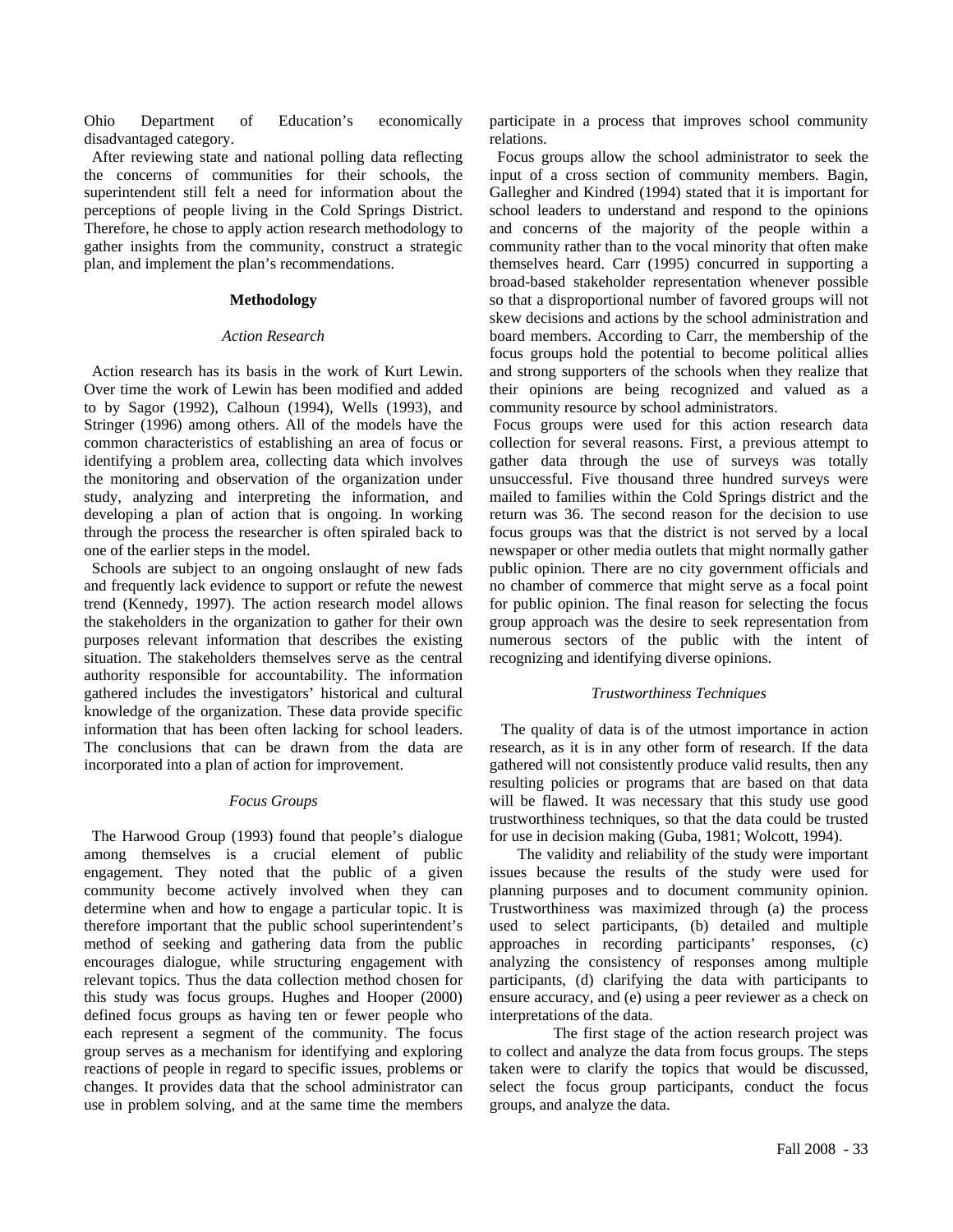#### *Clarifying the Topics*

 In an attempt to clarify the needs and expectations that exist within the community, the administrative team, consisting of the four building principals, the curriculum director, and the superintendent, composed an initial list of topics that they viewed to be of significant interest. They developed four open-ended questions in the form of a written questionnaire and distributed them to 100 randomly selected community members, 35 district classified staff members, 75 teachers, and 5 board members. There were 139 responses. The responses were compiled and analyzed by the administrative team, and from this analysis came four questions for presentation to the focus groups:

- 1. What goals might you identify for improvement within our schools?
- 2. What types of community education programs would be beneficial?
- 3. How might the communication between the schools and the community be best conducted?
- 4. What school building (facility) issues do you think would best address our community needs?

#### *Selecting Focus Group Participants*

 The administrative team used purposive sampling to recruit 70 people for eight focus groups (Krueger & King, 1998). First they identified categories of people that should be represented: business people, parents of school age children (parents with and without college degrees), students, adults without school aged children, retired people, farmers, members of the clergy, school personnel, representatives of higher education faculty, local politicians, school booster club members, Parent Teacher Organization members, and members of law enforcement. They discussed which prospective participants within each category were best able to represent the identified segments of the community.

 One focus group would consist of only teachers and one would be made up entirely of high school students. The input from these two groups was important to the overall study, but administrators determined that the ability of teachers and students to respond openly might be best accomplished through providing them with a focus group consisting exclusively of their peers. Letters of invitation were sent to the list of potential participants, and follow-up phone calls ensured both the correct number of participants and a balanced representation.

#### *Conducting the Focus Groups*

 The focus groups were conducted at schools in the two outlying communities that had elementary school buildings and at the centralized high school. All were conducted within a 30-day period. At each of the focus group meetings, the participants were welcomed to a common area where they could interact and wait comfortably. The sessions began with the superintendent explaining in detail the process that was going to be followed and the purpose and goals for the focus groups. Participants were randomly divided into the number of focus groups that were being conducted on any given evening.

 Each focus group was assigned a moderator (one of the building principals) and the groups were physically separated from each other, although all were within the same large space (the school's gymnasium). The focus groups were each assigned a coded name and the dates of each focus group were recorded.

 All focus groups responded to the same four questions, and responses were recorded on chart paper and by tape recorder. Each of the focus group participants were asked by the moderators to respond to each question on a rotational basis, and discussion regarding a response was discouraged, so that everyone would feel free to contribute. Participants could pass their turn if they had no response to give. At the conclusion of the allowed time for each of the four questions, each participant was given five dime-sized stickers to assign values to any response on the chart paper. The stickers could be divided or assigned in any desired fashion among the responses given. In this approach, the responses that met with the greatest approval among the focus group participants were determined by the number of stickers placed beside each response. The procedures used by the focus groups for weighting the value of the various responses were developed by Dr. Ronald Walker of Ashland University.

 The superintendent served as the timer for all of the focus groups, and all groups were asked to begin and end at the same time. Each of the groups was granted as much time as was necessary for the slowest group to complete the assigning of the weighted values. To keep the groups synchronized, the starting time for the next question posed was the same for each group.

 Preparation for the focus groups needed to be very detailed. Administrators were aware that the school was sending many messages regarding their ability to organize and listen when the public was invited into the schools. The materials for the focus groups included: chart paper that could be hung on any wall without the use of an easel, markers of various colors, stickers to designate weighted values, postage for the letters of invitation, tape recorders, tapes, pizza, drinks, paper plates, napkins and cups.

 The offer of free pizza had a far greater than expected appeal to entice participants to attend. In addition, the pizza and socialization time following the focus groups was very productive in terms of offering the administrators and participants an opportunity to interact. The interaction enhanced administrators' understanding of the written responses of the focus groups, because many of the participants took the opportunity to further explain their positions on specific issues or to offer in greater detail their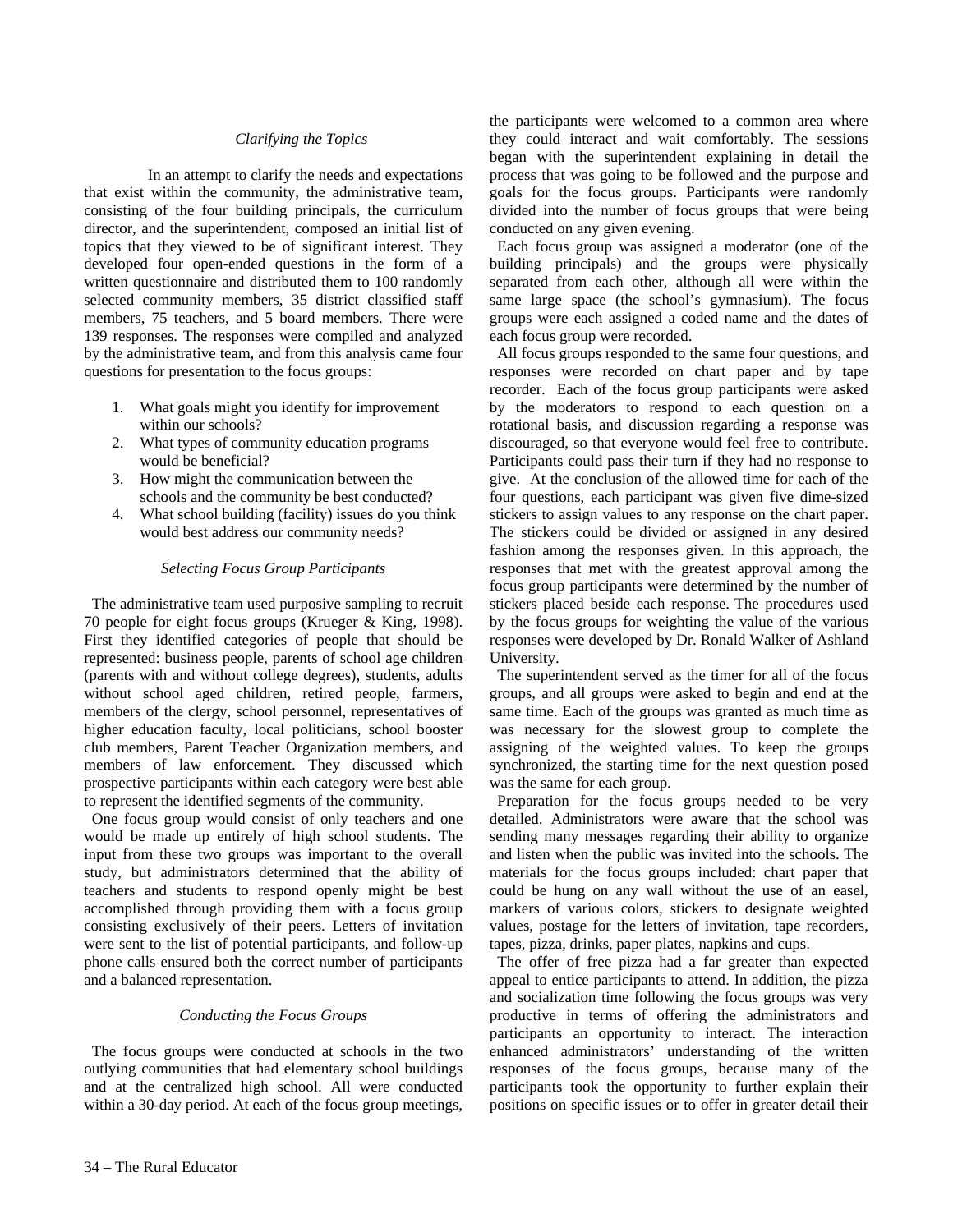philosophies regarding a particular topic. The superintendent invited participants to discuss any topic that they wished and made himself available to answer any questions.

 Time investment is the most significant cost of this type of research. The administrative team had hours of time invested in the design of the original surveys, the analysis of those surveys, the categorization of people to be invited, the actual invitations to community members and the process of arriving at the four final questions to be presented to the focus groups. Administrators and others invested time in serving as moderators for the focus groups, and the superintendent devoted significant time in scheduling and organizing the focus groups, compiling and analyzing the data, and in the goal setting that followed the analysis.

#### **Analysis of Data**

 The superintendent began the data analysis process by transcribing every response and the weighted values assigned to each. Post-session discussions were held with each moderator to further clarify the responses that were written. Responses were ranked in order based on those given the most weight. Analysis was made for the top responses of each focus group individually and then collectively for all responses from all focus groups.

 Some interpretations or generalizations of the data were made by the moderators and then when necessary, by the superintendent. For example, one focus group identified equal funding for all public schools as their most desired goal. Another focus group identified better funding for all public schools. Although there was a subtle difference between the two answers, for the sake of analysis, these responses were combined under the general heading of a desire to improve state funding for public schools.

 There were 421 responses to be considered and categorized. Very few new responses were given after the completion of the first six focus groups, and no new responses that merited any significant weighted values appeared after the first six focus groups. This suggested that the number of participants need not be large to gather reliable data. Still the analysis and manipulation of the data were time demanding tasks.

#### *Focus Group Preferences*

 The first analysis looked at all responses across all questions. The top three responses (the desire to construct new school buildings in the Cold Spring District, the desire to see parenting classes offered in the schools, and the desire to make the school buildings a greater resource for the community as a whole) appeared in all focus groups except the group composed of teachers.

 In a second analysis, the responses from groups conducted in the two geographical locations were considered separately and compared. The people making up the focus groups coded I came from a generally wealthier area, while the membership of the focus groups coded J came from a more economically deprived area(see Table 1).. The focus group made up of teachers and that made up of students were considered separately, because they involved people from both geographical areas

 The answers to Question One were consistent with the expectations of the administrative team that there would be significant differences in the opinions of the two communities. The J community was concerned about basic school funding, while the I community wanted to upgrade the district's buildings and to concentrate additional resources toward upper level students. However there was amazing agreement in the answers from the two geographically distinct groups on every other topic.

 These findings of overwhelming similarities between the diverse communities revealed a historic misconception in the Cold Spring District. Since consolidation of the two community based schools in the early 1960s, school and community leaders believed that a basic problem existed in any district-wide strategic planning because the goals of the communities for their schools were significantly different. An ongoing belief was that the two communities would strongly oppose any effort to do away with the elementary schools that remained in each of the two villages and that an effort to consolidate on a central site would be difficult. The research revealed that in reality, at this time and in this place, the two communities were extraordinarily similar in their goals for the district and that strong support existed for further consolidation.

 The students' responses were consistent with those of adult community members. However, the teacher group identified issues more directly related to instruction, methodology, and philosophy of education. The teacher group did not mention at all the need for improved school buildings, and yet this response was overwhelmingly the choice of the other groups. This result is consistent with the generalization that community input to strategic planning often goes unheard completely, or is at best misinterpreted, when school personnel alone are involved in the goal setting.

 Although the top responses garnered the most attention in the strategic planning effort, the less prevalent responses also provided information that was used. An example was that many of the participants wanted the school system to conduct activities that draw the community together. While the desire to have the schools provide "Family Fun Nights" or "Family Movie Nights" did not rise to the level of being a high priority, the fact that this desire was listed in multiple responses suggested that additional attention could be provided in this area by school leadership, and that in so doing a previously unidentified community need could be fulfilled.

 Another example was that some focus group participants wanted to see social service agencies brought into the Cold Spring School buildings. Community members had to travel to distant locations in the county to access social services.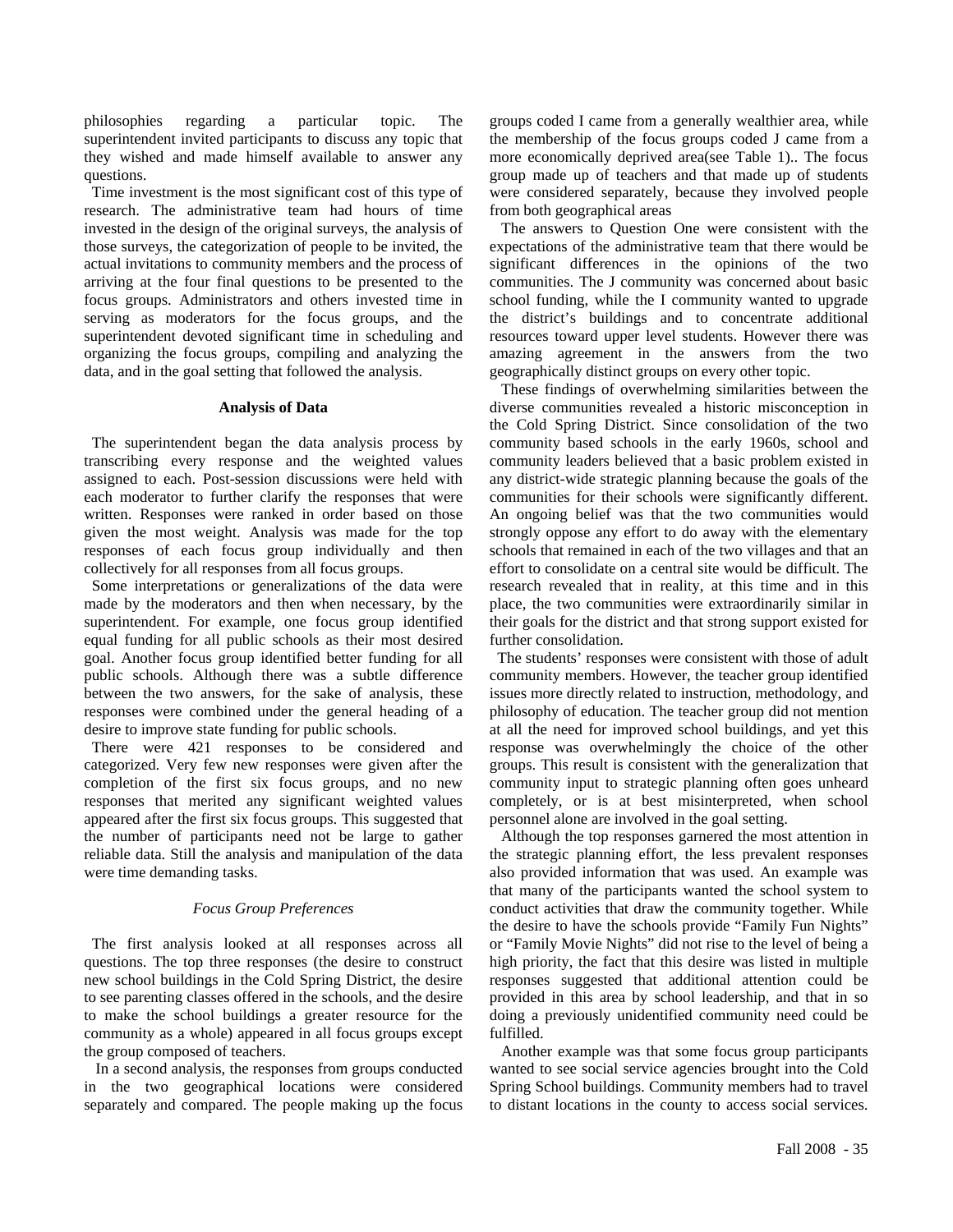Although district personnel had often referred families to social services, consideration was rarely given to the financial and time constraint hardships that this could entail. While the need for more readily accessible social services is not applicable to the majority of the people in the district, the role that the school could play in providing assistance as a satellite for these types of services could be significant. Again, had it not been for the collection of data from the focus groups and the analysis of all responses, this need would have gone unidentified.

#### *Peer Reviewer*

 A final analysis of the data gathered involved a fellow superintendent, Mr. Bud (a pseudonym), who had previously served in the Cold Spring District. This colleague was asked to review the data, comment on the interpretations, and offer input as to how he might use the data for strategic planning. In response to how the findings could be applied to the strategic planning process, Mr. Bud stressed the value of significant community input. He did emphasize that ignoring or negating the community members' input could have very negative implications in community relations. Mr. Bud believed that the interpretations that had been made in the study were logical and emphasized it would be important to communicate to the community why some of their significant desires were out of the control of the school district and more dependent upon state or federal actions.

 Mr. Bud specifically addressed the strong desire of participants to see the schools serve as community centers and that the schools should serve as an additional resource for adult community members. His perception was that many state and federal laws that affect schools have left local community members with a sense of loss of control. He believed that part of the difficulty that schools had in passing local tax levies was because the community members had begun to associate schools as something other than their own and something other than their responsibility to financially uphold. Mr. Bud pointed to the findings of this study which suggested that people longed for a school that would once again serve as a focal point for the community, a host of community gatherings, a site for adult education programs, etc. Mr. Bud's belief was that there was a desire on the part of many community members in many districts, "especially perhaps rural districts," to go back to the day when "the school is ours" and the school provided an understandable and recognizable need of the community. Mr. Bud did not want to imply that the educational role of schools should be ignored or that federal legislation had lessened that role. Rather he suggested that the demands placed on schools to concentrate on new priorities had become so significant that school personnel may have been giving less attention to the "whole of their community".

 The involvement of Mr. Bud provided not only a new perspective but also an additional means of analyzing the findings. Involving an outside analyst of the data was a component of this research that provided additional credibility and helped to ensure that the conclusions drawn were appropriate.

#### **Developing and Implementing the Strategic Plan**

 The carrying out of the strategic plan became an ongoing process within the district, but the experience of using the focus groups was an excellent beginning point. The process of seeking community involvement provided a means for our school leaders to communicate to the community that their input was of the highest importance and that goal setting could successfully occur only with the community's participation.

 The major focus groups preferences that were addressed in the continuous improvement planning were (a) a need for change in the state school funding formula, (b) a need for new school facilities at a central location, (c) a desire for adult continuing education, (d) a desire for improved technology for communication with parents and the community, and (e) a desire to see the schools host additional community social events.

 Each of these five major findings, and many of the lesser findings, became aspects of the Cold Spring District's continuous improvement effort for the district as a whole and for individual school buildings. The planning process began with the administrative team analyzing each finding and the related issues. This information was forwarded to the Board of Education for their additional input. The need for additional data became apparent. For example, the community desired an upgrade in the district's technology to improve communication. The feeling among school personnel had been that the district had a very sophisticated school website available to the community, and that a computer program that enabled parents to check their child's teacher's grade book on a daily basis was very advanced. While they knew that this application of technology was more advanced than that used by many of the surrounding districts, Cold Spring administrators needed to revisit why the community still identified a need to increase technology to improve communication.

 The administrative team and the Board of Education prioritized the major and lesser findings. Targets or goals emerged in the continuous improvement plan and carried with them what would be accomplished, who would be responsible for accomplishing them, and a timeline. The continuous improvement plan was shared with the community. Ultimately the continuous improvement plan was used for self-evaluation and to show the Board of Education and the community progress on the goals that they had established. The time frame for this establishing of goals, working to carry them out, and the self-analysis was 18 months from the compilation of the focus group findings.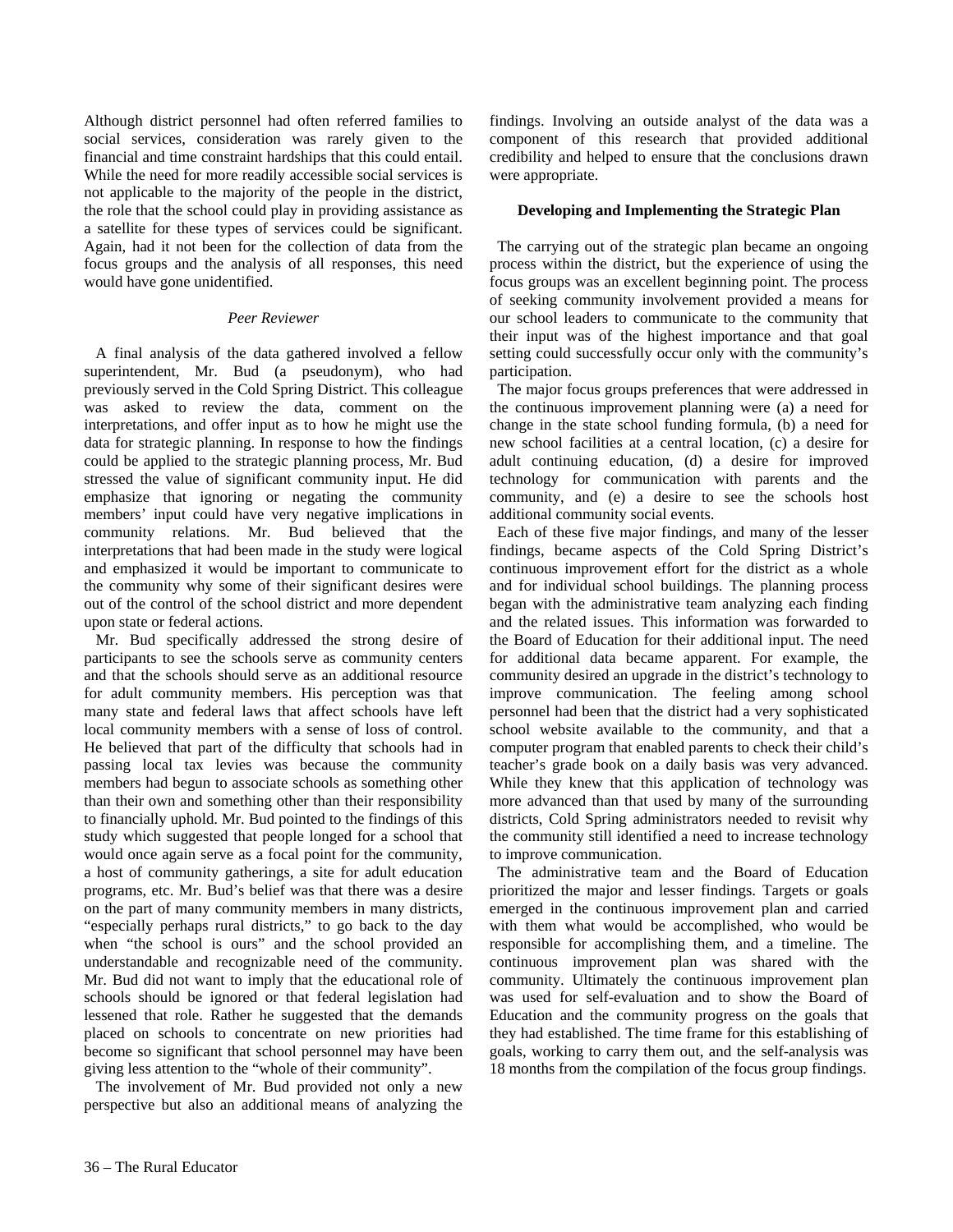#### **Conclusions and Implications**

 The data collected from the focus groups provided valuable information for planning that administrators would otherwise have missed. Rural superintendents know that rural communities are very close knit and often resist change bitterly (Lamkin, 2006). In this case, contrary to the expectations of administrators, socioeconomic differences between the two distinct communities in the Cold Spring District did not result in major differences in their responses. Additionally, responses from both communities indicated support for a building initiative and even further consolidation into a centralized campus. Although these findings did not guarantee the passage of a bond issue, the experience points out the importance of conducting the study, in that a widely held perception of public opinion was proven wrong. In fact, as of this writing, the Cold Spring community did pass a bond issue and began construction on a new central facility. The opportunity to participate in structured dialogue about important topics did result in a strengthening of the ties between the schools and the community, as the Harwood Group (1993), Carr (1995), and Calabrese, et al. (2003) would predict.

 A research sub-question was whether time spent on this process by community members and school staff was warranted in view of the benefits, particularly, since Cold Spring, like most other rural school districts, had a superintendent who performed many administrative functions himself, without assistants (Fassig, 1987, Gallegher, Bagin, & Kindred, 1997; Lamkin, 2006). In fact, using the focus group format to gather information from the public in Cold Spring was effective and cost efficient. The largest cost was time investment on the part of the school administrators, but it was outweighed by the benefits, including recognition of previously unidentified public perceptions. This project confirmed the importance of involving students, teachers, administrators, and community members in thinking about new roles for the school in the rural community (Unruh & Lunt, 1999), and it did prove to be a catalyst for the district's improvement efforts.

 Focus group participants indicated that they appreciated being involved in the study. They repeatedly voiced a sense of pleasure in having an opportunity to interact with school leaders and have their opinions shape school improvement efforts. It was a somewhat strange experience for the researcher, as the superintendent of the district, to be thanked repeatedly for "inviting me to come." Perhaps this response should not be surprising. Rather, it may indicate willingness on the part of the public to be involved and bias among school leaders who assume that the public lacks the desire to participate in school planning.

 Two of the five school board members participated in focus groups, but generally the board members tended to look at research and data analysis as roles best carried out by school administrators. They were pleased that community input was used as the basis for the revised continuous improvement efforts of the district. They believed that their role was to use the finished product to assist in establishing district goals. Their primary view of the research was as a public relations tool.

 The importance and value of the superintendent and principal leadership in the overall process of this study was crucial. Enlisting an outside research group to gather community input might have produced similar results but would have lacked the valuable interaction that occurred between school leaders and the community. Meeting face to face resulted in the development of a degree of comfort, familiarity, and trust (Jenkins, 2007). Having school leaders and members of the community directly involved in the gathering of information increased the participants' desire to support proposals for change. The communication of and the commitment to a clear vision for district goal setting were significantly easier, because the school and community collaborated to arrive at the initiatives.

 Future implementations of the action research model described here will incorporate some modifications. First, survey respondents should be asked for the five to ten most important issues facing the district, in an attempt to minimize the influence of the school administrators on the list of topics for the focus groups. Second, the structure of the focus group questions should make clear the reality of constraints on local decisions. This might prevent groups from listing goals such as eliminating statewide standardized testing. Third, focus groups should consider only one question at a time. Because all four questions were read out at once, the last one about facilities may have affected answers to the first one about over all goals for district improvement. Fourth, more discussion of ideas in the focus groups as they are being written on the chart paper should be permitted. The intent in limiting discussion was to avoid potential intimidation because of fear that the response would not meet with approval within the group. However, the end result may have been the loss of valuable conversation that would have allowed for greater depth of insight.

 If the model provided in this particular study is adopted in other locations the format will by necessity vary. However, the lesson from this case study is that the common basis of strategic planning must be an acknowledgement that the schools are in partnership with their communities for the well being of the students. Gallagher, Bagin and Kindred (1997) advised that schools that communicate with their external publics in some meaningful way are likely to gain greater public support and likely to face less criticism. Planning that occurs without significant community involvement, regardless of the sincerity on the part of the school leaders, is at risk of being viewed as out of touch with the community values and community desires and therefore unworthy of the community's support. Any strategic plan that begins with the knowledge of community opinion can seek to draw together the varied stakeholders in the education process.